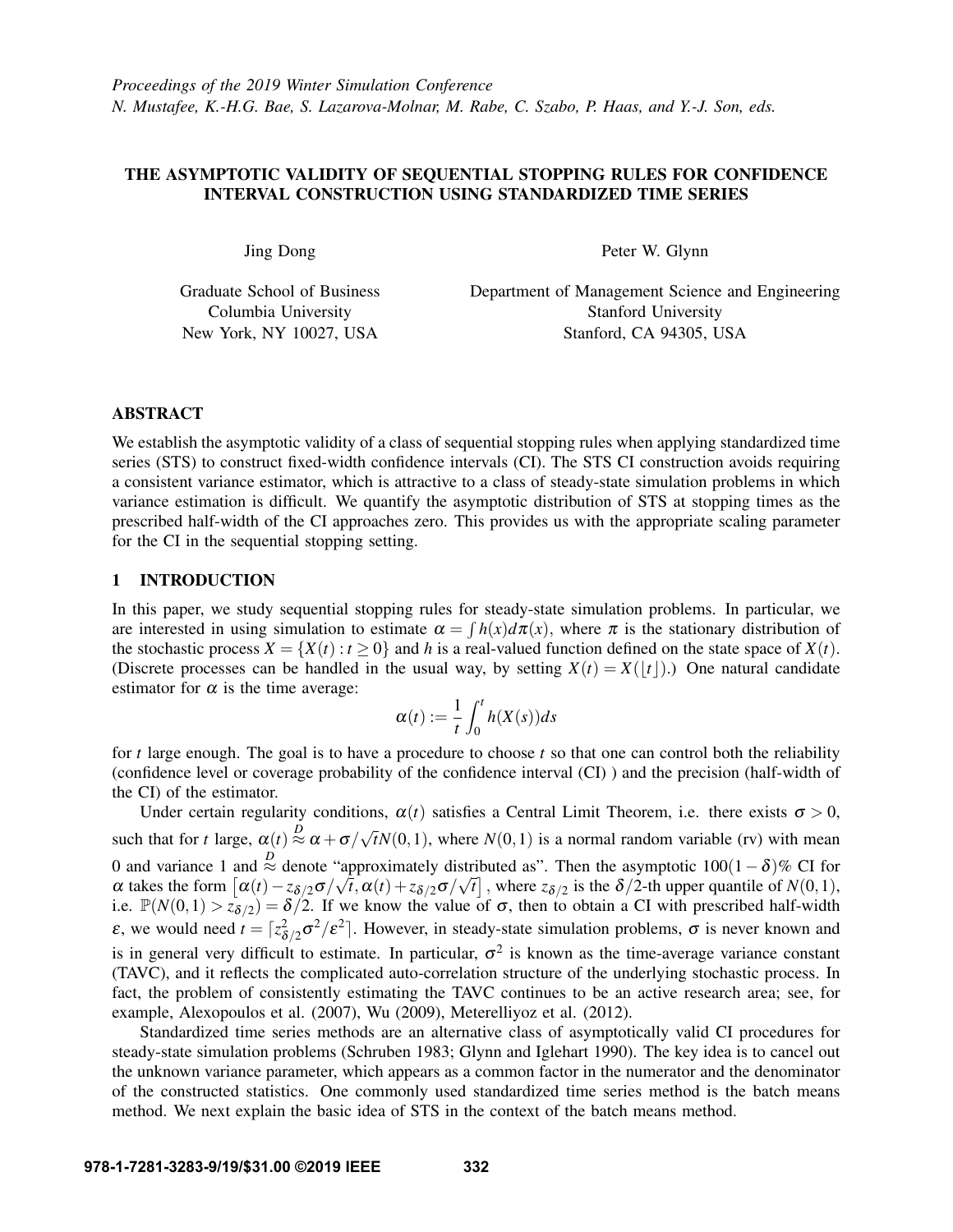For batch means with *m* batches, we divide a single simulation run, [0,*t*], into *m* equally sized non-overlapping batches, and define the batch mean of the *k*-th batch,  $k = 1, 2, \ldots, m$ , as

$$
\hat{\alpha}_k(t) := \frac{m}{t} \int_{(k-1)t/m}^{kt/m} h(X(s))ds
$$

Then  $\alpha(t) = \frac{1}{m} \sum_{k=1}^{m} \hat{\alpha}_k(t)$ . We also write

$$
S_m(t) := \sqrt{\frac{1}{m(m-1)}\sum_{k=1}^m (\hat{\alpha}_k(t) - \alpha(t))^2}
$$

For large values of *t*,  $\sqrt{t/m}(\hat{\alpha}_k(t) - \alpha) \stackrel{D}{\approx} \sigma N(0,1)$ ,  $k = 1, 2, ..., m$  and  $\sqrt{t}S_m(t) \stackrel{D}{\approx} \sigma \sqrt{\chi^2_{m-1}/(m-1)}$ , where  $\chi^2_{m-1}$  denotes a chi-squared rv with  $m-1$  degrees of freedom. Here, the *N*(0,1)'s and the  $\chi^2_{m-1}$ rv are independent. Thus,  $(\alpha(t) - \alpha)/S_m(t) \stackrel{D}{\approx} t_{m-1}$ , where  $t_{m-1}$  denote a Student t-distribution with  $[\alpha(t) - \tilde{z}_{\delta/2}S_m(t), \alpha(t) + \tilde{z}_{\delta/2}S_m(t)]$ , where  $\tilde{z}_{\delta/2}$  is the  $\delta/2$ -th upper quantile of  $t_{m-1}$ . If we want to achieve *m*−1 degrees of freedom. For a fixed value of *t*, the asymptotic  $100(1-\delta)\%$  CI for  $\alpha$  takes the form a prescribed precision level  $\varepsilon$ , we may naively apply a sequential stopping scheme where we keep sampling until  $\tilde{z}_{\delta/2}S_m(t) < \varepsilon$ . However, such a sequential stopping scheme is not appropriate in the sense that  $\lim_{\varepsilon\to 0} \mathbb{P}(\alpha \in [\alpha(T(\varepsilon)) - \varepsilon, \alpha(T(\varepsilon)) + \varepsilon] < 1-\delta$  where  $T(\varepsilon)$  is the (random) time at which  $\tilde{z}_{\delta/2}S_m(t)$ is first less than ε. Empirical evidence of the under-coverage failure for such sequential procedures was observed a number of years ago [\(Adam 1983\)](#page-11-5).

One remedy to the under-coverage problem is to construct strongly consistent estimators of  $\sigma$  [\(Glynn](#page-11-6) [and Whitt 1992\)](#page-11-6). [Damerdji \(1994\)](#page-11-7) proves that if the number of batches *m* increases with *t* (sample size) at a suitably slower rate than the batch size, then  $S_m(t)$  is a strongly consistent estimator of the TVAC. This suggests that one way to construct a sequential stopping procedure for batch means is to increase the number of batches as the run length increases. There are subsequent works that build on this idea, including the LBATCH procedure [\(Fishman 1996\)](#page-11-8), the ABATCH procedure [\(Fishman and Yarberry 1997\)](#page-11-9), ASAP3 [\(Steiger et al. 2005\)](#page-11-10), and more recently developed SKART [\(Tafazzoli and Wilson 2011\)](#page-11-11) and SPSTS [\(Alexopoulos et al. 2016\)](#page-11-12). The basic idea for this class of procedures is the following. At each iteration, a statistical test is performed to check for correlation between batches. If significant correlation is detected, then we increase the batch size in the next iteration. Otherwise (if no significant correlation is detected), we increase the number of batches in the next iteration. These procedures also adjust for the finite sample bias by properly inflate the scaling parameter, see also [Singham and Shruben \(2012\)](#page-11-13) for a recent development on finite sample adjustment. However, it is in general difficult to establish validity, even asymptotically, of these procedures in general steady-state simulation problems, and the performance can vary across problem instances.

More generally, there is a trade-off between the coverage probability and the expected width of the CI when choosing the number of batches with a finite sample size [\(Schmeiser 1982\)](#page-11-14). Specifically, on the one hand, the smaller the number of batches, the larger the batch size and the closer we are to the independence and normality required by batch means, which leads to more accurate coverage probabilities. On the other hand, the smaller the number of batches, the larger the expected width of the CI. [Schmeiser](#page-11-14) [\(1982\)](#page-11-14) conducted a detailed study on the tradeoff between the number of batches and the batch size. The main message is that the effects of too few batches may be large but additional batches have diminishing effect and it doesn't add much benefit to go beyond 30 batches.

In this paper, we propose a simple remedy to the naive sequential stopping scheme. As we shall explain, if we replace the scaling parameter,  $\tilde{z}_{\delta/2}$ , with a new scaling parameter  $u_{\delta/2}$  (see Table [1\)](#page-7-0), then we can achieve the asymptotically accurate coverage probability. More generally, in this paper, we introduce a framework to construct asymptotically valid sequential stopping procedures for standardized time series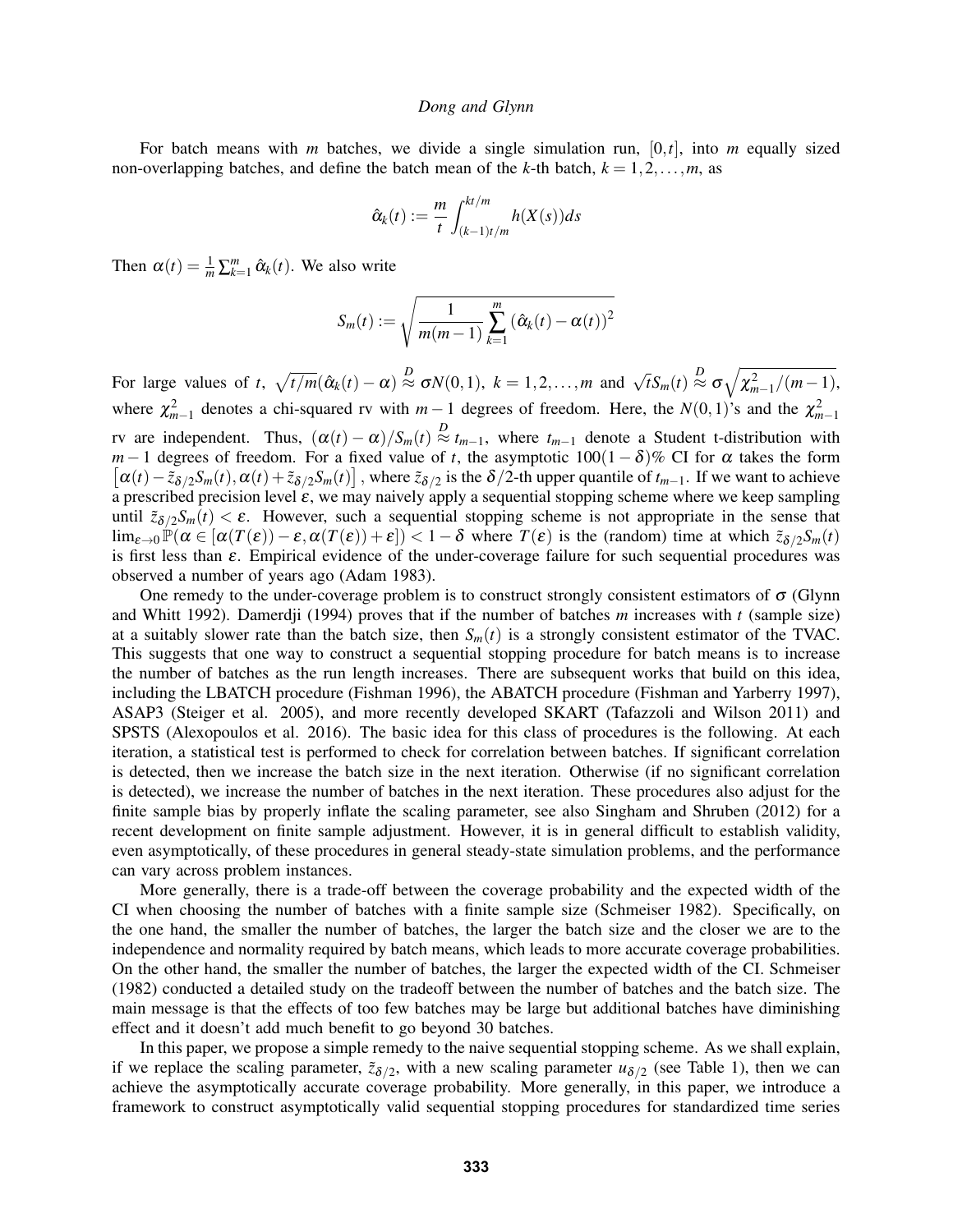where we do not require a strongly consistent variance estimator. Similar asymptotically valid sequential stopping procedure has been developed for the sectioning (replication) method with a fixed number of sections in [Dong and Glynn \(2019\).](#page-11-15) Standardized time series methods lead to more complicated asymptotic behavior than the sectioning method.

# <span id="page-2-1"></span>2 STANDARDIZED TIME SERIES

Denote

$$
Y(t) = \int_0^t h(X(s))ds,
$$

i.e.  $Y(t) = t\alpha(t)$ . We also write  $C[0,\infty)$  as the space of all continuous functions from  $[0,\infty)$  to R. The basis of STS is the introduction of a class of measurable functions  $g : \mathbb{R}^+ \times C[0, \infty) \to \mathbb{R}$ , satisfying the following properties:

- (i) For fixed  $t > 0$ ,  $g(t, x)$  can be written as a function of  $\{x(s) : 0 \le s \le t\}$  and is Lipschitz continuous.
- (ii) For fixed  $x \in C[0,\infty)$ ,  $g(t,x)$  is continuous in *t*.
- (iii)  $g(t,x) = \frac{1}{h}g\left(\frac{t}{h}\right)$  $\frac{t}{h}$ ,  $x_h$ ) for any  $t > 0$ ,  $x \in C[0, \infty)$ , where  $x_h(s) = x(hs)$  for  $s \ge 0$ .
- (iv)  $g(t, ax) = ag(t, x)$  for any  $t > 0$ ,  $a > 0$ ,  $x \in C[0, \infty)$
- (v)  $g(t, x-bI) = g(t, x)$  for any  $t > 0$ ,  $b \in \mathbb{R}$  and  $x \in C[0, \infty)$ , where  $I(t) = t$  is the identity function.
- (vi)  $\mathbb{P}(g(t, B) > 0) = 1$  for any  $t > 0$ , where *B* denotes a standard Brownian motion.
- (vii)  $\mathbb{P}(B \in D(g)) = 0$ , where  $D(g)$  denote the discontinuities of *g*.

We denote this class of functions as  $\mathcal M$ . The definition of  $\mathcal M$  follows from that used in [Glynn and Iglehart](#page-11-4) [\(1990\).](#page-11-4) We add some extra properties, (i)-(iii), to accommodate the sequential stopping setting. Property (i) allows one to write  $g(t, x)$  as  $g(t, \{x(s): 0 \le s \le t\})$ . Thus, for a fixed value of  $t, g(t, \cdot): C[0, t] \to \mathbb{R}$ . Property (iii) allows one to apply time scaling to *g*.

We next introduce a specific feature of  $g \in \mathcal{M}$ , which leads to an alternative definition of  $\mathcal{M}$  in [Glynn](#page-11-4) [and Iglehart \(1990\).](#page-11-4) Let  $\Psi_t$ :  $C[0,t] \to C[0,t]$  be defined as  $(\Psi_t x)(s) := x(s) - \frac{s}{t}$  $\frac{s}{t}x(t)$ . Then by Property (i) and  $(v)$ ,

$$
g(t,x) = g\left(t, \{x(s): 0 \le s \le t\} - \frac{x(t)}{t}I\right) = g(t, \Psi_t(\{x(s): 0 \le s \le t\})).
$$

As *B*(*t*) is independent of *B*(*s*) –  $\frac{s}{t}$  $\frac{s}{t}B(t)$ , it is easy to see from this alternative representation that for fixed value of *t*,  $B(t)$  is independent of  $g(t, B)$ .

In the special case of batch means,  $S_m(t)$  can be written in the form of

$$
g_b(t,Y;m) = \sqrt{\frac{m}{t^2} \frac{1}{m-1} \sum_{k=1}^m \left( \left( Y\left(\frac{k}{m}t\right) - \frac{k}{m} Y(t) \right) - \left( Y\left(\frac{k-1}{m}t\right) - \frac{k-1}{m} Y(t) \right) \right)^2}.
$$

It is straightforward to see that  $g_b(\cdot; m) \in \mathcal{M}$ . Other examples of STS include the standardized sum process and the standardized maximum interval process [\(Schruben 1983;](#page-11-3) [Glynn and Iglehart 1990\)](#page-11-4).

To establish the asymptotic validity of the sequential stopping procedure, we impose the following strong approximation assumption on the process  $\{X(t): t \geq 0\}$ .

<span id="page-2-0"></span>**Assumption 1** There exist constants  $\sigma \in (0, \infty)$  and  $\gamma > 1/2$ , and probability space supporting both  ${X(t): t > 0}$  and a standard Brownian motion  $B = {B(t): t > 0}$ , such that

$$
\int_0^t h(X(s))ds = \alpha t + \sigma B(t) + O(t^{1-\gamma})
$$
 almost surely (a.s.),

i.e.  $| \int_0^t h(X(s)) ds - \alpha t - \sigma B(t) | \leq C t^{1-\gamma}$  where *C* is a finite-valued random variable.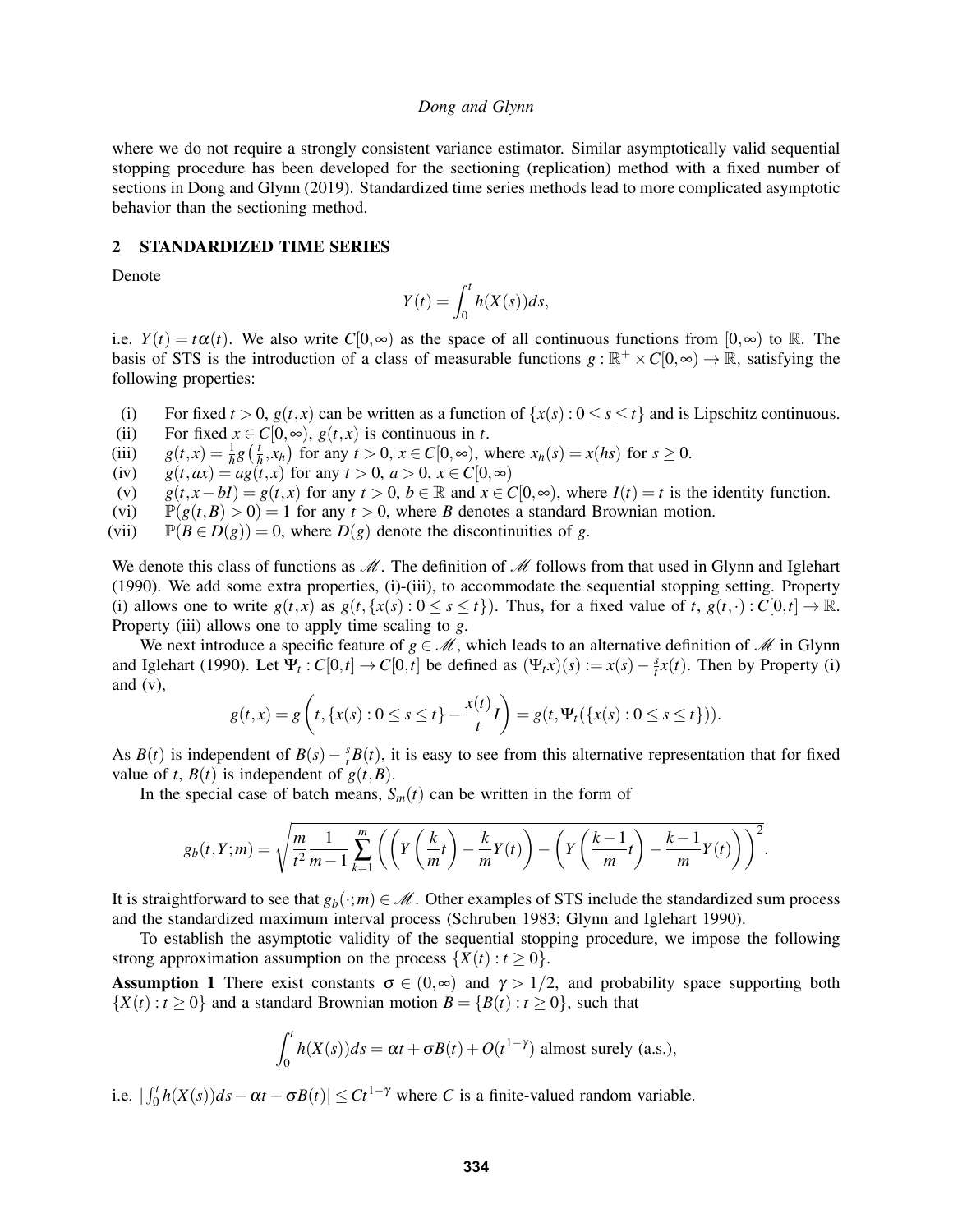Note that under Assumption [1,](#page-2-0)  $\alpha(t) \Rightarrow \alpha$  and  $\sqrt{t}(\alpha(t) - \alpha) \Rightarrow N(0, 1)$  as  $t \to \infty$ , where  $\Rightarrow$  denotes weak Note that under Assumption 1,  $\alpha(t) \Rightarrow \alpha$  and  $\gamma t(\alpha(t) - \alpha) \Rightarrow N(0, 1)$  as  $t \to \infty$ , where  $\Rightarrow$  denotes weak convergence or convergence in distribution. Moreover, by continuous mapping theorem,  $\sqrt{n}g(nt, Y) \Rightarrow$  $σg(t, B)$  and  $√t g(t, Y) ⇒ σg(1, B)$  as  $t → ∞$ .

Remark 1 It has been noted in [Dong and Glynn \(2019\)](#page-11-15) that Harris recurrent chains with appropriate moment conditions satisfy Assumption [1](#page-2-0) (see Theorem 3 to 5 in [Dong and Glynn \(2019\)\)](#page-11-15); see also [Csaki](#page-11-16) [and Csorgo \(1995\)](#page-11-16) and [Merlevede and Rio \(2015\).](#page-11-17) [Merlevede and Rio \(2012\)](#page-11-18) obtained strong approximation results (Assumption [1\)](#page-2-0) for partial sums of strictly stationary strongly mixing sequences of random variables. See also [Berkes et al. \(2014\)](#page-11-19) for strong approximation results for stationary processes that are functions of independent and identically distributed innovations.

## 2.1 Sequential Stopping for STS

For the sequential stopping procedure to achieve an absolute precision level, ε, we consider a sequence of stopping times indexed by  $\varepsilon$  as follows. Let  $\beta \in (1/2, \gamma)$  be a fixed constant, and set

$$
\tau_g(\varepsilon, u) := \inf \left\{ t > \varepsilon^{-1/\beta} : ug(t, Y) < \varepsilon \right\},\,
$$

where  $t > \varepsilon^{-1/\beta}$  is required to avoid early stopping.

Our goal is to characterize the limiting distribution of  $(\alpha(\tau_g(\varepsilon,u))-\alpha)/g(\tau_g(\varepsilon,u),Y)$  as  $\varepsilon \to 0$ . This will provide us with the appropriate scaling parameter,  $u_{\delta/2}$ , such that  $\lim_{\varepsilon\to 0} \mathbb{P}(|\alpha(\tau_g(\varepsilon,u_{\delta/2}))-\alpha|\leq \varepsilon)=1-\delta$ .

We start by analyzing the asymptotic behavior of  $\tau_g(\varepsilon, u)$ . Define

$$
T_g(a) := \inf\{t > 0 : ag(t, B) < 1\}.
$$

for Brownian motion  $B = \{B(t) : t \geq 0\}.$ 

<span id="page-3-0"></span>**Proposition 1** Under Assumption [1,](#page-2-0) and for  $g \in \mathcal{M}$ ,  $\epsilon^2 \tau_g(\epsilon, u) \Rightarrow T_g(u\sigma)$  as  $\epsilon \to 0$ .

*Proof of Proposition [1.](#page-3-0)* Let  $r(t) = g(t, Y) - \sigma g(t, B)$  where *Y* and *B* are constructed under a suitably enlarged probability space as in Assumption [1.](#page-2-0) Then under Assumption [1,](#page-2-0)  $r(t) = O(t^{-\gamma})$ . We first notice that

$$
\varepsilon^{2}\tau_{g}(\varepsilon, u) = \varepsilon^{2} \inf \left\{ t > \varepsilon^{-1/\beta} : ug(t, Y) < \varepsilon \right\}
$$
  
\n
$$
= \inf \left\{ \varepsilon^{2} t > \varepsilon^{-1/\beta + 2} : \frac{1}{\varepsilon} (u \sigma g(t, B) + r(t)) < 1 \right\}
$$
  
\n
$$
= \inf \left\{ t > \varepsilon^{-1/\beta + 2} : u \sigma \frac{1}{\varepsilon} g\left(\frac{t}{\varepsilon^{2}}, B\right) + \frac{1}{\varepsilon} r\left(\frac{t}{\varepsilon^{2}}\right) < 1 \right\}
$$
  
\n
$$
= \inf \left\{ t > \varepsilon^{-1/\beta + 2} : u \sigma g\left(t, \frac{1}{\varepsilon} B_{\varepsilon^{-2}}\right) + \frac{1}{\varepsilon} r\left(\frac{t}{\varepsilon^{2}}\right) < 1 \right\} \text{ by Property (iii) and (iv)}
$$
  
\n
$$
\stackrel{D}{=} \inf \left\{ t > \varepsilon^{-1/\beta + 2} : u \sigma g(t, B) + \frac{1}{\varepsilon} r\left(\frac{t}{\varepsilon^{2}}\right) < 1 \right\} \text{ where } \stackrel{D}{=} \text{ denotes equal in distribution}
$$
  
\n
$$
\Rightarrow \inf \left\{ t > 0 : u \sigma g(t, B) < 1 \right\} \text{ as } \varepsilon \downarrow 0,
$$

The equality in distribution is due to the fact that  $(\frac{1}{c}B(c^2t): t \ge 0) \stackrel{D}{=} (B(t): t \ge 0)$ . The last convergence follows as for  $t > \varepsilon^{-1/\beta+2}$ ,  $\frac{1}{\varepsilon}$  $\frac{1}{\varepsilon}r\left(\frac{t}{\varepsilon}\right)$  $\frac{t}{\varepsilon^2}$   $\to$  0 a.s. as  $\varepsilon \downarrow$  0.  $\Box$ 

Proposition [1](#page-3-0) indicates that  $\tau_g(\varepsilon, u)$  scales as  $\varepsilon^{-2}$ . We also notice that  $T_g(u\sigma) \stackrel{D}{=} u^2\sigma^2 T_g(1)$ , as

$$
\frac{T_g(a)}{a^2} = \inf \{ t > 0 : ag(a^2t, B) < 1 \} = \inf \left\{ t > 0 : g\left(t, \frac{1}{a}B_{a^2}\right) < 1 \right\} \text{ by (iii)}
$$

$$
\stackrel{D}{=} \inf \{ t > 0 : g(t, B) < 1 \} = T_g(1).
$$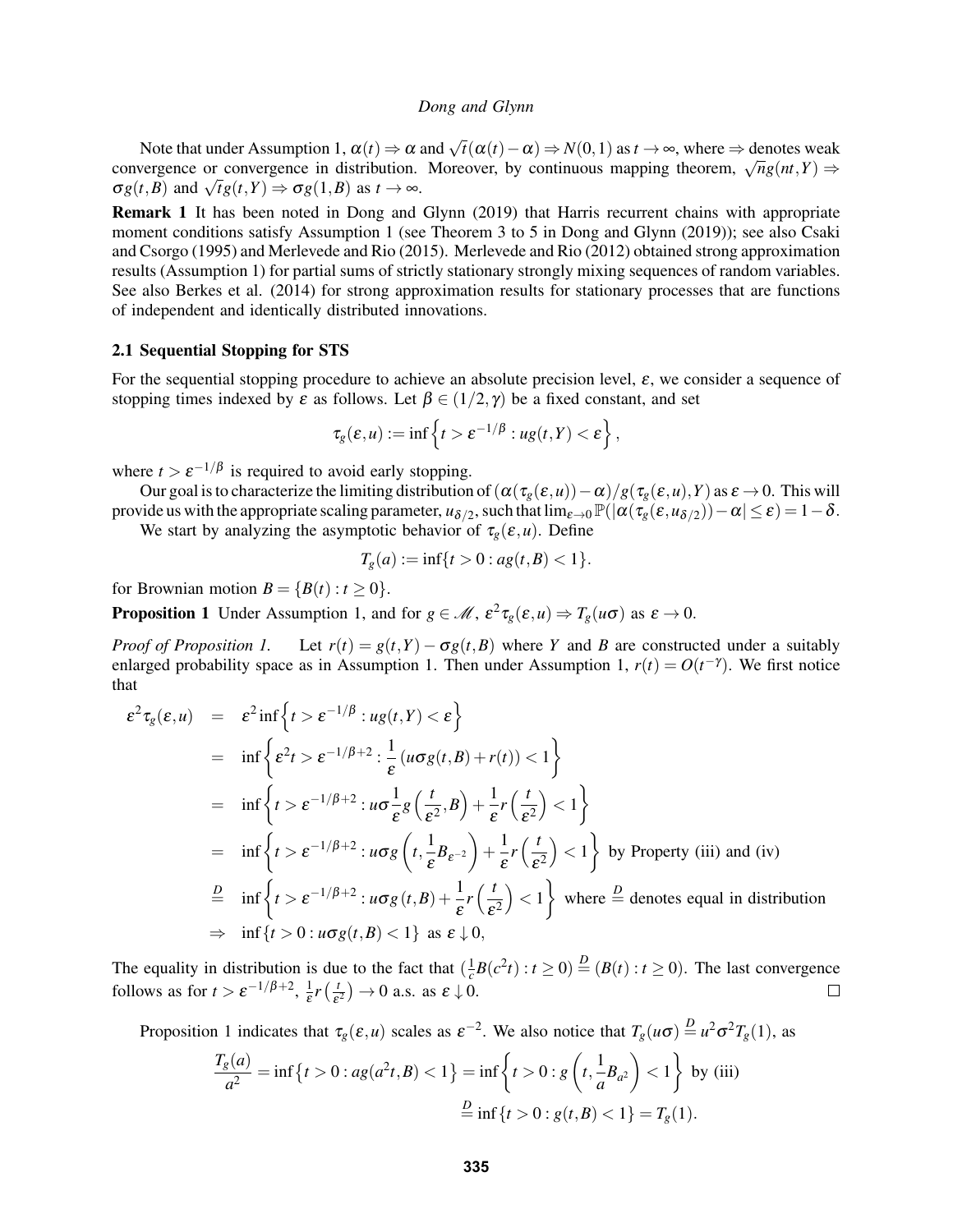The following theorem is the main result of the paper. It establishes the asymptotic validity of the sequential stopping procedure by characterizing the limiting distribution of the STS estimator at stopping times as the half-width of the CI (error size),  $\varepsilon$ , goes to zero.

<span id="page-4-0"></span>**Theorem 1** Under Assumption [1,](#page-2-0) and for  $g \in \mathcal{M}$ , if  $T_g(1) > 0$  with probability 1, then

$$
\frac{\alpha(\tau_g(\varepsilon,u))-\alpha}{g(\tau_g(\varepsilon,u),Y)}\Rightarrow\frac{N(0,1)}{\sqrt{T_g(1)}}\text{ as }\varepsilon\downarrow0,
$$

where  $N(0,1)$  is independent of  $T_g(1)$ . Furthermore, if we set  $u_{\delta/2}$  as the  $\delta/2$ -th upper quantile of  $N(0,1)/\sqrt{T_g(1)}$ , then

$$
\mathbb{P}(\alpha\in[\alpha(\tau_g(\varepsilon,u_{\delta/2}))-\varepsilon,\alpha(\tau_g(\varepsilon,u_{\delta/2}))+\varepsilon])\to 1-\delta \text{ as } \varepsilon\downarrow 0.
$$

Before we prove Theorem [1,](#page-4-0) we comment that the condition that  $T_g(1) > 0$  with probability 1 is very hard to check. Indeed, we currently can not check this condition analytically. We leave this as a future task. In Section [3](#page-5-0) and [4,](#page-8-0) we talk about special examples of *g*. There, we conduct extensive simulation experiments to check whether  $T_g(1) > 0$ , and summarize the observations as two conjectures, see Conjecture [1](#page-6-0) and [2](#page-8-1)

*Proof of Theorem [1.](#page-4-0)*  $Y_n(t) := \frac{1}{n} Y(nt)$ . We first notice that

$$
\frac{Y(\tau_g(\varepsilon,u))/\tau_g(\varepsilon,u)-\alpha}{g(\tau_g(\varepsilon,u),Y)}=\frac{\bar Y_{\varepsilon^{-2}}(\varepsilon^2\tau_g(\varepsilon,u))-\alpha\varepsilon^2\tau_g(\varepsilon,u)}{\varepsilon^2\tau_g(\varepsilon,u)g(\varepsilon^2\tau_g(\varepsilon,u),\bar Y_{\varepsilon^{-2}})}=\frac{\left(\bar Y_{\varepsilon^{-2}}(\varepsilon^2\tau_g(\varepsilon,u))-\alpha\varepsilon^2\tau_g(\varepsilon,u)\right)/\varepsilon}{\varepsilon^2\tau_g(\varepsilon,u)g(\varepsilon^2\tau_g(\varepsilon,u),(\bar Y_{\varepsilon^{-2}}-\alpha I)/\varepsilon)}.
$$

We also note that under Assumption [1,](#page-2-0)  $\frac{1}{s}$  $\frac{1}{\xi}(\overline{Y}_{\xi^{-2}}(t) - \alpha t) \Rightarrow \sigma B(t)$  in  $(D(0, \infty), J_1)$  as  $t \to \infty$ . Let  $h(t, x) =$  $x(t)/(tg(t,x))$  for  $g(t,x) \neq 0$ . As  $\frac{t}{\varepsilon}(\bar{Y}_{\varepsilon} - \alpha) \Rightarrow \sigma B$  and  $P(\sigma B \in D(h)) = 0$ , by continuous mapping theorem, we have

$$
\frac{\frac{1}{\varepsilon}(\bar{Y}_{\varepsilon^{-2}}(t) - \alpha t)}{tg(t, (\bar{Y}_{\varepsilon^{-2}} - \alpha I)/\varepsilon)} \Rightarrow \frac{B(t)}{tg(t, B)} \text{ in } (D(0, \infty), J_1) \text{ as } t \to \infty,
$$

where  $(D(0, \infty), J_1)$  is the space of right continuous functions with left limit endowed with Skorokhod  $J_1$ topology. Then, applying continuous mapping theorem (the composition map is continuous [\(Whitt 1980\)](#page-11-20)), we have

$$
\frac{\left(\bar{Y}_{\varepsilon^{-2}}(\varepsilon^2 \tau_g(\varepsilon, u)) - \alpha \varepsilon^2 \tau_g(\varepsilon, u)\right)/\varepsilon}{\varepsilon^2 \tau_g(\varepsilon, u)g(\varepsilon^2 \tau_g(\varepsilon, u), (\bar{Y}_{\varepsilon^{-2}} - \alpha I)/\varepsilon)} \Rightarrow \frac{B(T_g(u\sigma))}{T_g(u\sigma)g(T_g(u\sigma), B)} = \frac{B(T_g(u\sigma))}{T_g(u\sigma)/(u\sigma)} = \frac{B(T_g(u\sigma))/\sqrt{T_g(u\sigma)}}{\sqrt{T_g(u\sigma)/(u\sigma)^2}}.
$$

The first equality follows as  $g(T_g(u\sigma),B) = (u\sigma)^{-1}$ .

We next show that  $B(T_g(a))/\sqrt{T_g(a)}$  is independent of  $T_g(a)$ , and  $B(T_g(a))/\sqrt{T_g(a)} \stackrel{D}{=} N(0,1)$ . We first define a sequence of discretized approximations of  $T_g(a)$ . Let  $\Delta_n = 10^{-n}$  and define  $T_n(a) := \min\{k\Delta_n :$  $k\Delta_n > T_g(a)$ . Then  $T_n(a) \downarrow T_g(a)$  almost surely as  $n \to \infty$  [\(Revuz and Yor 1999](#page-11-21) page 45). For  $T_n(a)$ , we have for any  $z \in \mathbb{R}$ ,

<span id="page-4-1"></span>
$$
\mathbb{P}\left(B(T_n(a))/\sqrt{T_n(a)} \leq z, T_n(a) = k\Delta_n\right)
$$
\n
$$
= \mathbb{P}\left(B(T_n(a))/\sqrt{T_n(a)} \leq z | T_n(a) = k\Delta_n\right) P(T_n(a) = k\Delta_n)
$$
\n
$$
= \mathbb{P}\left(B(k\Delta_n)/\sqrt{k\Delta_n} \leq z | \inf_{0 < t < (k-1)\Delta_n} \sigma g(t, B) \geq 1, \inf_{(k-1)\Delta_n \leq t < k\Delta_n} \sigma g(t, B) < 1\right) \mathbb{P}(T_n(a) = k\Delta_n). \quad (1)
$$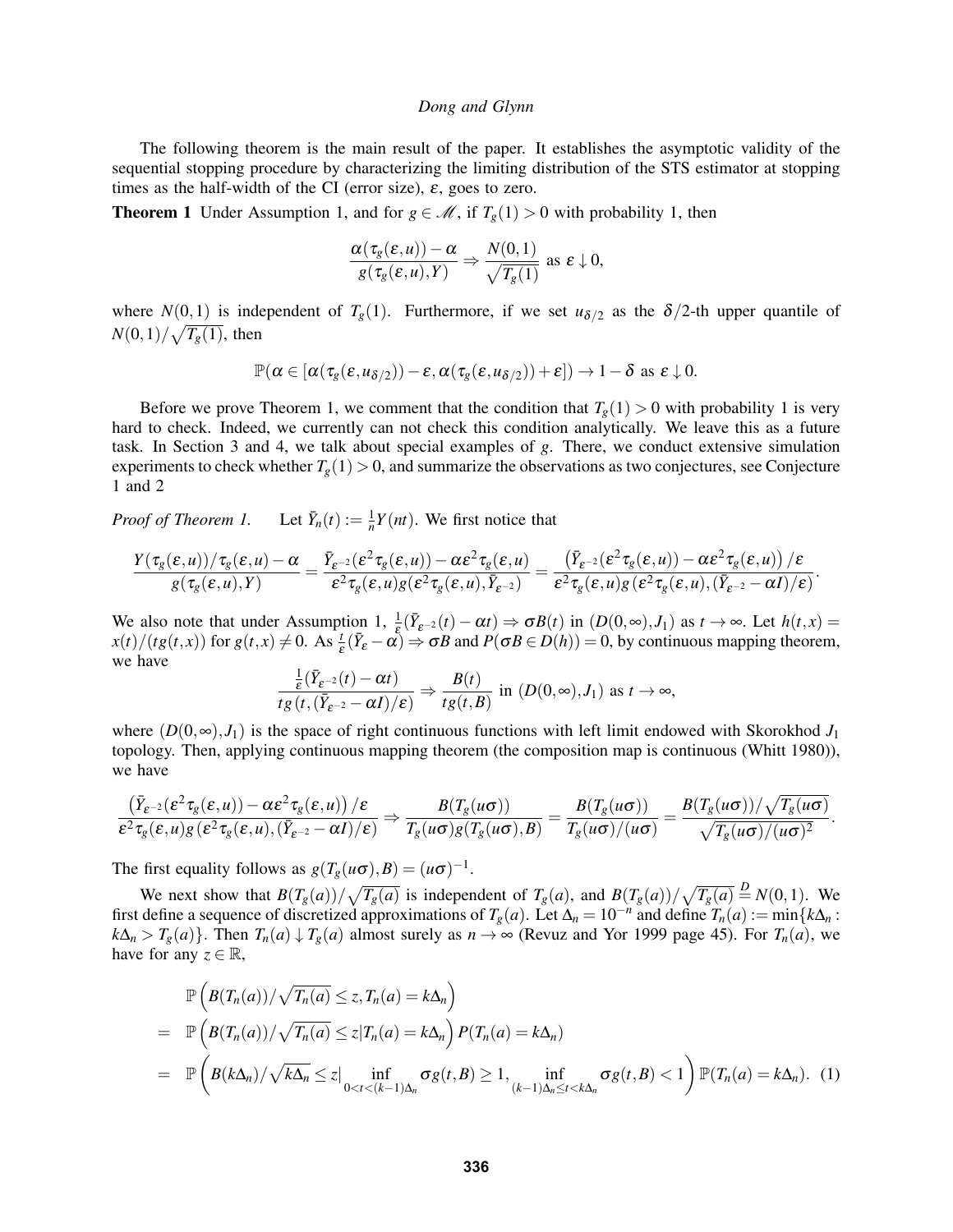As  $B(k\Delta_n)$  is independent of  $g(t, B)$  for  $t \leq k\Delta_n$ ,

$$
(1) = \mathbb{P}\left(B(k\Delta_n)/\sqrt{k\Delta_n} \leq z\right)\mathbb{P}(T_n(a) = k\Delta_n) = \mathbb{P}(N(0,1) \leq z)\mathbb{P}(T_n(a) = k\Delta_n).
$$

Thus,  $B(T_n(a))/\sqrt{T_n(a)} \stackrel{D}{=} N(0,1)$  and is independent of  $T_g^n(a)$ . As  $B(t)/\sqrt{T_n(a)}$ √ *t* is continuous in *t*,

$$
\left(T_n(a), B(T_n(a))/\sqrt{T_n(a)}\right) \Rightarrow \left(T_g(a), B(T_g(a))/\sqrt{T_g(a)}\right) \text{ as } n \to \infty.
$$

Then  $B(T_g(a))/\sqrt{T_g(a)}$  is distributed as  $N(0,1)$ , and for any  $z \in \mathbb{R}$ ,  $t \in \mathbb{R}^+$ ,

$$
\mathbb{P}\left(\frac{B(T_g(a))}{\sqrt{T_g(a)}} \le z, T_g(a) \le t\right) = \lim_{n \to \infty} \mathbb{P}\left(\frac{B(T_n(a))}{\sqrt{T_n(a)}} \le z, T_n(a) \le t\right)
$$
  
= 
$$
\lim_{n \to \infty} \mathbb{P}(N(0,1) \le z) \mathbb{P}(T_n(a) \le t) = \mathbb{P}(N(0,1) \le z) \mathbb{P}(T_g(a) \le t).
$$

Therefore,  $B(T_g(a))/\sqrt{T_g(a)}$  is independent of  $T_g(a)$ .

Lastly, as  $T_g(a)/a^2 \stackrel{D}{=} T_g(1)$ ,

$$
\frac{B(T_g(u\sigma))/\sqrt{T_g(u\sigma)}}{\sqrt{T_g(u\sigma)/(u\sigma)^2}} \stackrel{D}{=} \frac{N(0,1)}{\sqrt{T_g(1)}}.
$$

Now if we select  $u_{\delta/2}$  such that  $P(|N(0,1)/\sqrt{T_g(1)}| \le u_{\delta/2}) = 1 - \delta$ , then

$$
\mathbb{P}\left(\left|\alpha(\tau_g(\varepsilon,u_{\delta/2}))-\alpha\right|\leq\varepsilon\right)=\mathbb{P}\left(\left|\frac{\alpha(\tau_g(\varepsilon,u_{\delta/2}))-\alpha}{\varepsilon/u_{\delta/2}}\right|
$$
=\mathbb{P}\left(\left|\frac{N(0,1)}{\sqrt{T_g(1)}}\right|
$$
$$

### 2.2 Relative Error

In the previous subsection, we analyzed the sequential stopping rule to achieve an absolute precision  $\varepsilon$ . There is another commonly used precision criteria called relative error [\(Asmussen and Glynn 2007](#page-11-22) page 158), where we want to achieve a precision level relative to the size of  $|\alpha|$ . For the case of relative error, we define a new sequence of stopping times, indexed by  $\varepsilon$ , as  $\tilde{\tau}_g(\varepsilon, u) := \inf\{t > \varepsilon^{-1/\beta} : ug(t, Y) < \varepsilon |\alpha(t)|\}.$ 

Following the same line of analysis as in the absolute precision case, we can show that if we choose the scaling parameter  $u_{\delta/2}$  as the  $\delta/2$ -th upper quantile of  $N(0,1)/\sqrt{T_g(1)}$ , then

$$
\mathbb{P}(\alpha\in[\alpha(\tilde{\tau}_g(\epsilon,\mathfrak{u}_{\delta/2}))(1-\epsilon),\alpha(\tilde{\tau}_g(\epsilon,\mathfrak{u}_{\delta/2}))(1+\epsilon)])\rightarrow 1-\delta \text{ as } \epsilon\downarrow 0.
$$

## <span id="page-5-0"></span>3 THE BATCH MEANS METHOD

The batch means method with a fixed number of batches is the most commonly used class of STS methods. In this section, we analyze the sequential stopping procedure for batch means with *m* batches.

One important assumption in Theorem [1](#page-4-0) is the assumption that  $T_g(1) > 0$  a.s. This is very hard to verify in practice, and we in general cannot rule out the possibility that  $T_g(1) = 0$ . In fact, for batch means, when  $m = 2$ ,  $T_g(1) = 0$  as shown in the following lemma.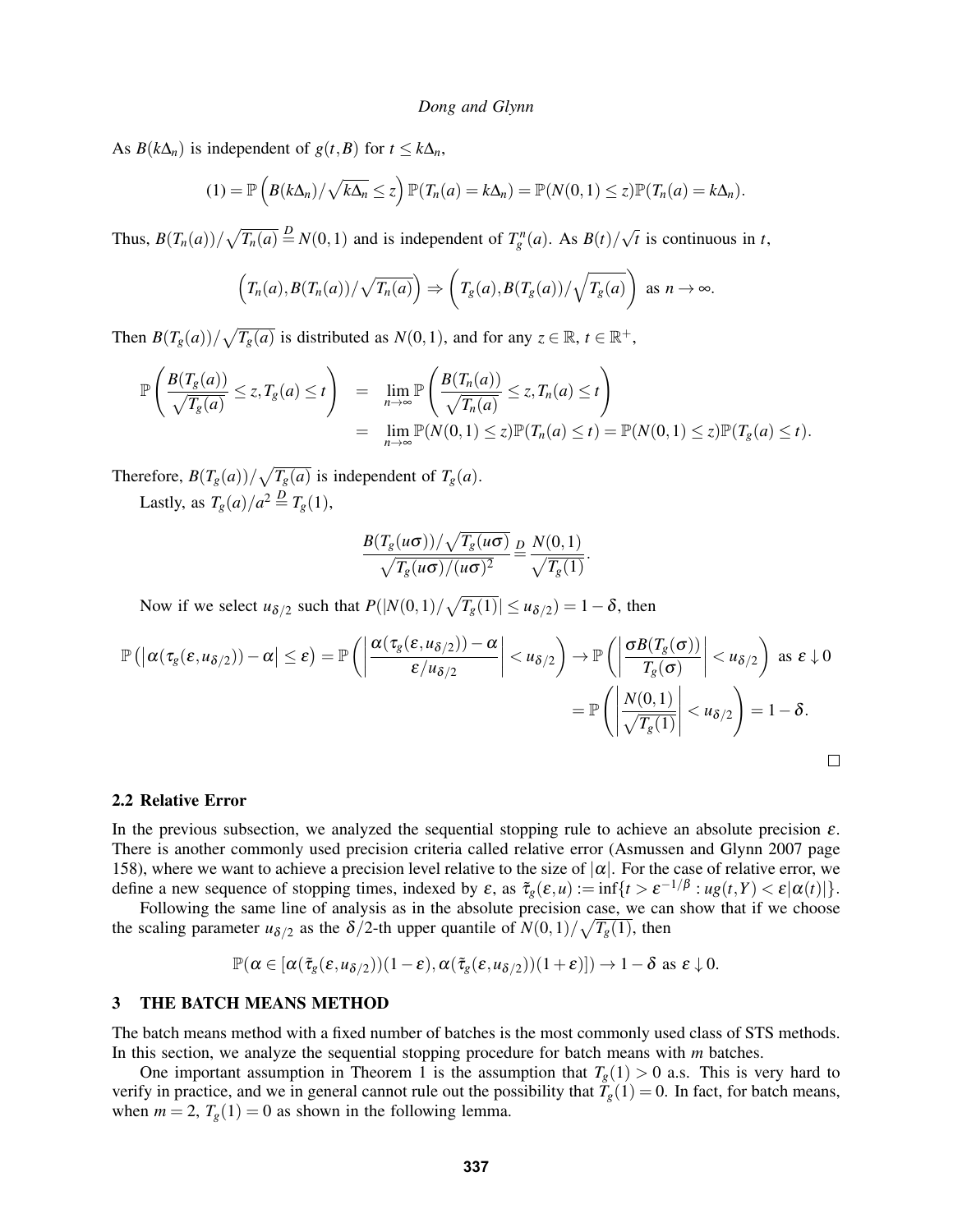<span id="page-6-1"></span>**Lemma 1** When  $m = 2$ ,  $T_g(1) = 0$  with probability 1.

*Proof of Lemma [1.](#page-6-1)* By the reversibility of Brownian motion,

$$
T_g(1) \stackrel{D}{=} \inf \left\{ t > 0 : \sqrt{\sum_{k=1}^m \left( B\left(\frac{k}{m}t\right) - B\left(\frac{k-1}{m}t\right) - \frac{1}{m}B(t) \right)^2} < \sqrt{\frac{(m-1)}{m}t} \right\}
$$
\n
$$
\stackrel{D}{=} \inf \left\{ t > 0 : \sqrt{\sum_{k=1}^m \left( \frac{k}{m}B\left(\frac{m}{kt}\right) - \frac{k-1}{m}B\left(\frac{m}{(k-1)t}\right) - \frac{1}{m}B\left(\frac{1}{t}\right) \right)^2} < \sqrt{\frac{(m-1)}{m}} \right\}
$$
\n
$$
\stackrel{D}{=} \sup \left\{ t > 0 : \sqrt{\sum_{k=1}^m \left( \frac{k}{m}B\left(\frac{m}{k}t\right) - \frac{k-1}{m}B\left(\frac{m}{k-1}t\right) - \frac{1}{m}B(t) \right)^2} < \sqrt{\frac{(m-1)}{m}} \right\}.
$$

When  $m = 2$ ,

$$
\sum_{k=1}^{m} \left( \frac{k}{m} B \left( \frac{m}{k} t \right) - \frac{k-1}{m} B \left( \frac{m}{k-1} t \right) - \frac{1}{m} B(t) \right)^2 = \frac{1}{2} \left( B(2t) - B(t) \right)^2.
$$

Let  $t_n = 2^n$ , and  $H_n = \{B(2t_n) - B(t_n) > 0\}$ ,  $L_n = \{B(2t_n) - B(t_n) < 0\}$ . As  $\{H_n : n \ge 0\}$  is a sequence of *n*dependent events and  $\sum_{n=0}^{\infty} \mathbb{P}(H_n) = \sum_{n=0}^{\infty} \mathbb{P}(B(2t_n) - B(t_n) > 0) = \infty$ , the event *H<sub>n</sub>* occurs infinitely often (i.o.) by Borel-Cantelli Lemma. Similarly, we can show that *L<sup>n</sup>* occurs i.o.. The intermediate value theorem then ensures that there are infinitely many times at which  $B(2t) - B(t) = 0$ . Therefore,  $T_g(1) = 0$ .  $\Box$ 

For other values of *m*, we conducted an extensive numerical analysis (see Figure [1\)](#page-6-2), and put forth the following conjecture.

<span id="page-6-2"></span><span id="page-6-0"></span>**Conjecture 1** For batch means, when  $m = 3$ ,  $T_g(1) = 0$  a.s.; When  $m \ge 4$ ,  $T_g(1) > 0$  a.s.



Figure 1: Comparison of the distribution of  $T_g(1)$  for different values of *m*. (The normalized histogram are constructed based on  $10^4$  i.i.d. samples with a step-size  $10^{-5}$ .)

**Remark 2** When conducting the numerical experiments, we cannot check  $T_g(1)$  continuously. Instead, we use the following discretization scheme. For  $\Delta_n = 10^{-n}$ ,  $n \in \mathbb{Z}^+$ , we set  $\tilde{T}_n = \min\{k\Delta_n : g(k\Delta_n, B) < 1\}$ We notice that  $\tilde{T}_n$  is monotonically decreasing in *n* and  $\tilde{T}_n \to T_g(1)$  as  $n \to \infty$  path by path [\(Revuz and Yor](#page-11-21) [1999](#page-11-21) page 46). We refer to  $\Delta_n$  as the step-size in our numerical experiments.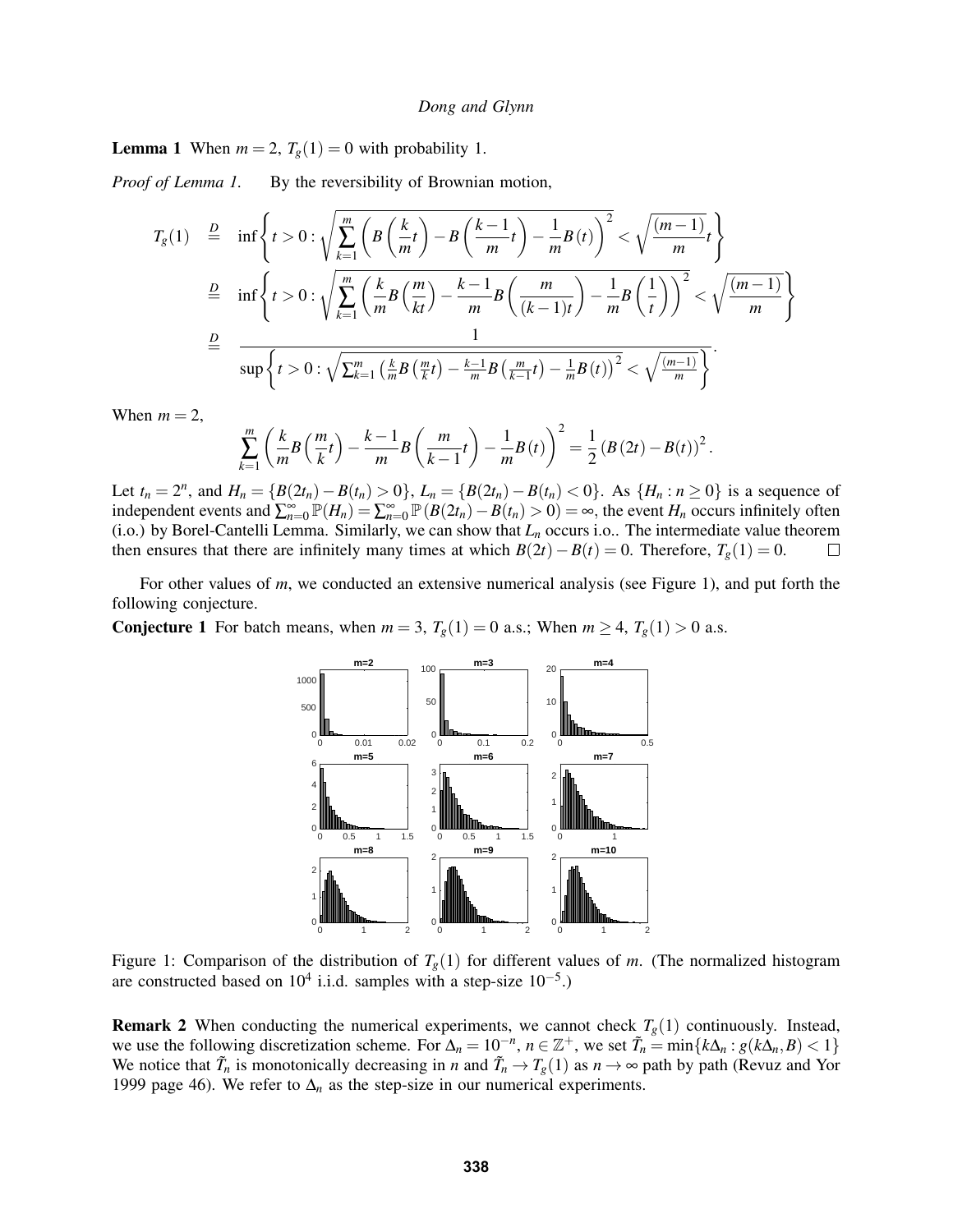Under the conjecture, we would require  $m \geq 4$  when applying sequential stopping to the batch means method. Note that for the batch means method with a fixed sample size *t*, we only require  $m \geq 2$ . We believe that the extra constraint on *m* for the sequential stopping procedure has to do with the transience of the limiting functional of Brownian motion in dimensions 3 or greater (see [Dong and Glynn \(2019\)](#page-11-15) for similar results for the sectioning method).

The actual sequential stopping algorithm goes as follows.

### Algorithm 1

**Input:** the number of batches *m*, the confidence level  $1 - \delta$ , the error bound  $\varepsilon$ , the scaling parameter *u* (See Table [1](#page-7-0) for some of the commonly used scaling parameters), the step size  $\Delta$ , and  $\beta$ . **Output:** a  $100(1-\delta)\%$  CI with half width  $\varepsilon$ .

- (i) Sample *X*(*t*) for  $0 \le t \le \varepsilon^{-1/\beta}$ . Initialize  $T = \varepsilon^{-1/\beta} + \Delta$ .
- (ii) Sample  $X(t)$  between  $T \Delta$  and *T*. Calculate  $\alpha(T)$  and  $S_m(T)$ .
- (iii) If  $u \times S_m(T) \ge \varepsilon$ , set  $T = T + \Delta$ , go back to step (ii);
	- otherwise, output  $[\alpha(T) \varepsilon, \alpha(T) + \varepsilon]$ .

# The Distribution of  $Z/\sqrt{T_g(1)}$

As discussed in Section [1,](#page-0-0) for fixed sample-size procedure, we would use *tm*−<sup>1</sup> to calibrate the scaling parameter for the CI when applying batch means with *m* batches. To understand the failure of the naive implementation of the sequential stopping procedure discussed in Section [1,](#page-0-0) we shall first compare the distribution of  $Z/\sqrt{T_g(1)}$  to  $t_{m-1}$ . Figure [2](#page-7-1) compares the normalized histogram of  $Z/\sqrt{T_g(1)}$  and the pdf of  $t_{m-1}$  for  $m = 10$  and 20. We observe that  $Z/\sqrt{T_g(1)}$  has a heavier tail than the corresponding  $t_{m-1}$ . We also notice that, as *m* increase (form 10 to 20), the tail of  $Z/\sqrt{T_g(1)}$  becomes lighter.

<span id="page-7-1"></span>

<span id="page-7-0"></span>Figure 2: Comparison of the two limiting distributions for different values of *m*. (The normalized histograms are based on  $10^4$  i.i.d. samples with a step-size  $10^{-5}$ .)

|          | 09                | 0.925             | 0.95              | 0.975             | 0.995             |
|----------|-------------------|-------------------|-------------------|-------------------|-------------------|
| $m=5$    | $4.351 \pm 0.005$ | $5.198 + 0.006$   | $6.323 \pm 0.006$ | $8.897 \pm 0.007$ | $15.996 + 0.062$  |
| $m=10$   | $2.048 \pm 0.005$ | $2.342 + 0.005$   | $2.748 + 0.006$   | $3.447 \pm 0.007$ | $5.070 \pm 0.025$ |
| $m=15$   | $1.772 + 0.004$   | $2.009 + 0.005$   | $2.327 + 0.005$   | $2.850 + 0.006$   | $3.998 \pm 0.021$ |
| $m = 20$ | $1.662 + 0.004$   | $1.882 + 0.005$   | $2.165 + 0.005$   | $2.623 \pm 0.005$ | $3.603 \pm 0.019$ |
| $m = 25$ | $1.598 + 0.004$   | $1.807 \pm 0.004$ | $2.080 \pm 0.004$ | $2.509 \pm 0.005$ | $3.395 \pm 0.016$ |
| $m = 30$ | $1.556 + 0.004$   | $1.757 + 0.004$   | $2.021 + 0.004$   | $2.436 + 0.005$   | $3.278 + 0.014$   |

Table 1: Sample percentile of  $Z/\sqrt{T_g(1)}$  (10<sup>6</sup> i.i.d. samples with step size  $m \times 10^{-5}$ ).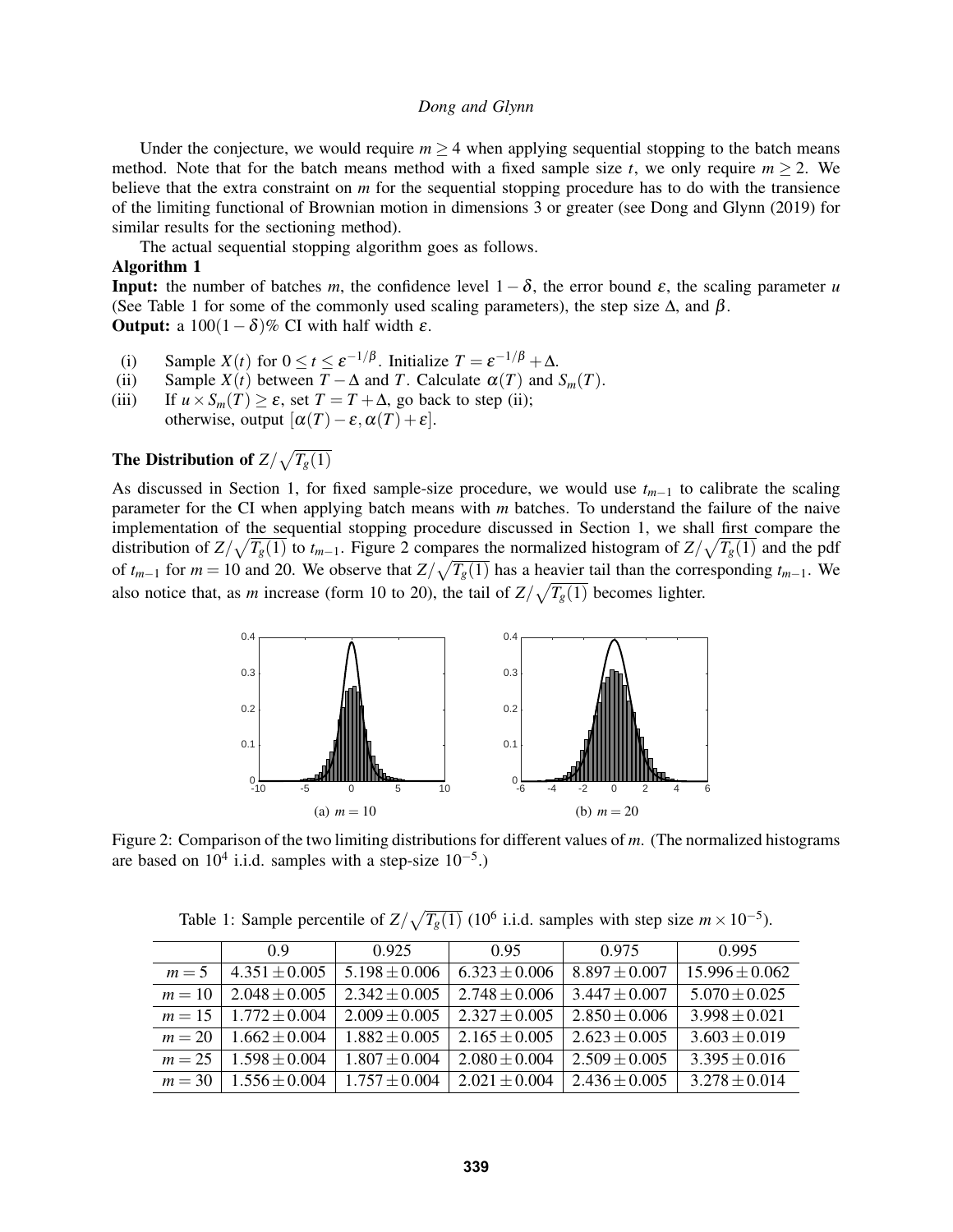Table [1](#page-7-0) lists the some useful sample quantiles of  $Z/\sqrt{T_g(1)}$  (with its corresponding 95% CI) for the batch means method with *m* batches.

## <span id="page-8-0"></span>4 COMPARISON AMONG DIFFERENT STS METHODS

The batch means (STSb) method is the mostly commonly used STS method. Other popular STS methods include the standardized sum process (STSs) and the standardized maximum interval process (STSm) (see [Glynn and Iglehart \(1990\)](#page-11-4) for details).

For STSs with *m* batches, let

$$
I_k(t,Y) := \int_0^t \left\{ \left( Y\left( \frac{(k-1)t+s}{m} \right) - Y\left( \frac{(k-1)t}{m} \right) \right) - \frac{s}{t} \left( Y\left( \frac{kt}{m} \right) - Y\left( \frac{(k-1)t}{m} \right) \right) \right\} ds,
$$

for  $k = 1, 2, ..., m$ , and

$$
g_s(t,Y;m) := \sqrt{12 \sum_{k=1}^m \left(\frac{1}{t^2} I_k(t,Y)\right)^2}.
$$

For STSm with *m* batches, let

$$
M_k(t,Y) = \max \left\{ \left( Y\left( \frac{(k-1)t+s}{m} \right) - Y\left( \frac{(k-1)t}{m} \right) \right) - \frac{s}{t} \left( Y\left( \frac{kt}{m} \right) - Y\left( \frac{(k-1)t}{m} \right) \right) : 0 \le s \le t \right\},\
$$

$$
\gamma_k(t,Y) = \inf \left\{ s \geq 0 : \left( Y\left( \frac{(k-1)t+s}{m} \right) - Y\left( \frac{(k-1)t}{m} \right) \right) - \frac{s}{t} \left( Y\left( \frac{kt}{m} \right) - Y\left( \frac{(i-1)t}{m} \right) \right) = M_k(t,Y) \right\},\
$$

for  $k = 1, 2, \ldots, m$ , and

$$
g_m(t,Y;m) = \sqrt{\frac{1}{3} \sum_{k=1}^m \frac{M_k(t,Y)^2}{\gamma_k(t,Y)(t-\gamma_k(t,Y))}}.
$$

For these two cases, we conduct extensive numerical analysis on  $T_g(1)$  and put forth the following conjecture.

<span id="page-8-1"></span>**Conjecture 2** For STSs, when  $m \geq 3$ ,  $T_g(1) > 0$  a.s. For STSm, when  $m \geq 2$ .  $T_g(1) > 0$  a.s.

The three methods have different requirements on *m* because their corresponding  $\sqrt{t}g(t, Y)$  converges to functions of chi-squared distributions with different degrees of freedom. Table [2](#page-8-2) provides  $u_{0.025}$  (to construct 95% CI) for the three methods with different values of *m*.

<span id="page-8-2"></span>Table 2: Sample percentile of  $Z/\sqrt{T_g(1)}$  (10<sup>4</sup> i.i.d. samples with step size  $m \times 10^{-5}$  for  $m = 10, 20, 30$ ).

| <b>STSb</b>                                                    | <b>STSs</b>     | <b>STSm</b>     |
|----------------------------------------------------------------|-----------------|-----------------|
| $m = 10 \mid 3.45 \pm 0.01$                                    | $3.47 \pm 0.09$ | $2.60 \pm 0.05$ |
| $m = 20 \mid 2.62 \pm 0.01$                                    | 2.77 $\pm$ 0.09 | 2.31 $\pm$ 0.05 |
| $m = 30$   2.44 $\pm$ 0.01   2.53 $\pm$ 0.03   2.25 $\pm$ 0.04 |                 |                 |

From the analysis in Section [2,](#page-2-1) we have  $\varepsilon^2 \tau_g(\varepsilon, u) \Rightarrow u^2 \sigma^2 T_g(1)$  as  $\varepsilon \downarrow 0$ . In Figure [3,](#page-9-0) we compare  $C_g := u_{\delta/2}^2 \mathbb{E}[T_g(1)]$  for the three different methods (STSb, STSs, and STSm). The quantity  $C_g$  roughly measures the required number of samples for the procedures. We observe that for fixed value of *m* and δ  $(p = 1 - \delta)$ , STSb requires more samples on average than STSs, which requires more samples than STSm. As *m* increases, the three costs are getting closer (Figure [3](#page-9-0) (a) v.s. [3](#page-9-0) (b)). We also comment that in actual implementations, STSs and STSm takes much more time and storage space to calculate  $g(t, Y)$  at each iteration than STSb.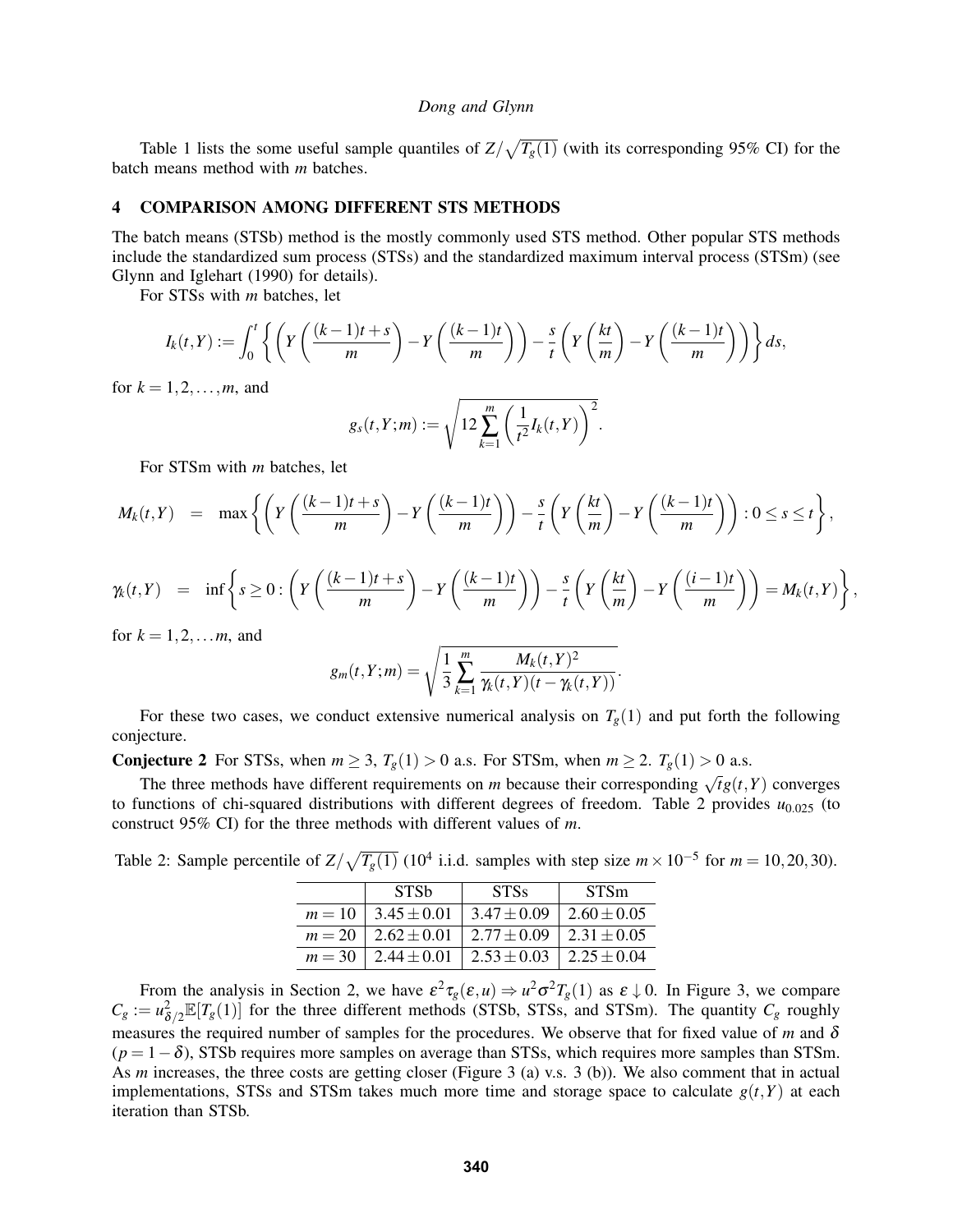<span id="page-9-0"></span>

Figure 3: Comparison of  $u_{\delta/2}^2 E[T_g(1)]$  among STSb (solid), STSs (dashed) and STSm (dotted) for different values of  $p = 1 - \delta$ . (Estimated values are based on 10<sup>4</sup> i.i.d. samples.)

# 5 SIMULATION EXPERIMENTS

In this section, we demonstrate the performance of our sequential stopping procedures through some simulation experiments.

We consider an M/M/1 queue, which has a Poisson arrival process with rate  $\lambda$  and independent identically distributed (i.i.d.) exponential service times with rate  $\mu$ . Let  $X(t)$  denote the number of customers in the system at time *t*. We are interested in estimating  $\alpha = \lim_{T \to \infty} \frac{1}{T} \int_0^T X(t) dt = \rho/(1-\rho)$  (the steady-state average number of people in the system), where  $\rho = \lambda/\mu$ , is the traffic intensity. All estimations for expectations and coverage probabilities reported in this section are based on  $10<sup>3</sup>$  independent replications of the sequential stopping algorithm. We also report the corresponding 95% CI for the estimates.

## 5.1 Batch Means Method with Absolute Precision

We first fix  $\lambda = 0.8$ ,  $\mu = 1$  and apply the sequential batch means method to different values of *m* and  $\varepsilon$  to construct the 95% CIs. The results are summarized in Table [3.](#page-10-0) When  $m = 10$ , we set the scaling parameter  $u = 3.45$ , which is the 0.975 quantile of  $Z/\sqrt{T_g(1)}$  $Z/\sqrt{T_g(1)}$  $Z/\sqrt{T_g(1)}$  (see Table 1), whereas the 0.975-quantile of *t*<sub>9</sub> is 2.26. When  $m = 20$ , we set  $u = 2.62$ , whereas the 0.975-quantile of  $t_{19}$  is 2.09. We observe that the algorithm on average achieves the correct coverage probability (95%) for small values of  $\varepsilon$  ( $\varepsilon$  < 0.1) if we use the right scaling parameters (see the "Coverage probability" column). Plugging in the wrong scaling parameters suggested by the corresponding Student t-distribution will lead to under-coverage (see the "Coverage for *t*<sub>*m*−1</sub>" column). For a fixed value of *m*,  $\epsilon^2 \mathbb{E}[\tau_g(\epsilon, u)]$  is of about the same value when  $\epsilon$  is small enough. This confirms the results of Proposition [1.](#page-3-0) We also observed that  $\varepsilon^2 \mathbb{E}[\tau_g(\varepsilon, u)]$  is decreasing in the number of batches, *m*.

We also check for different traffic intensities,  $\rho$ . Table [4](#page-10-1) summarizes the results with  $m = 10$  and  $\varepsilon = 0.1$  for the 95% CIs. We make two observations here. The first one is that the estimated coverage probabilities are around 95% for all values of  $\rho$  tested. The second observation is that as  $\rho$  increases,  $\mathbb{E}[\tau_{g}(\varepsilon, u)]$  increases. This is expected, as Proposition [1](#page-3-0) suggests that  $\mathbb{E}[\tau_{g}(\varepsilon, u)]$  is increasing in  $\sigma$ .

### 5.2 Batch Means Method with Relative Error

In this section, we apply the sequential batch means method to construct 95% relative CIs. For  $\lambda = 0.8$ and  $\mu = 1$ , Table [5](#page-10-2) summarizes the results for different values of *m* and  $\varepsilon$ . Similar to Table [3,](#page-10-0) we observe that our algorithm achieves the correct coverage probability for small values of  $\varepsilon$ . Plugging in the wrong scaling parameter suggested by the corresponding Student t-distribution will lead to under-coverage.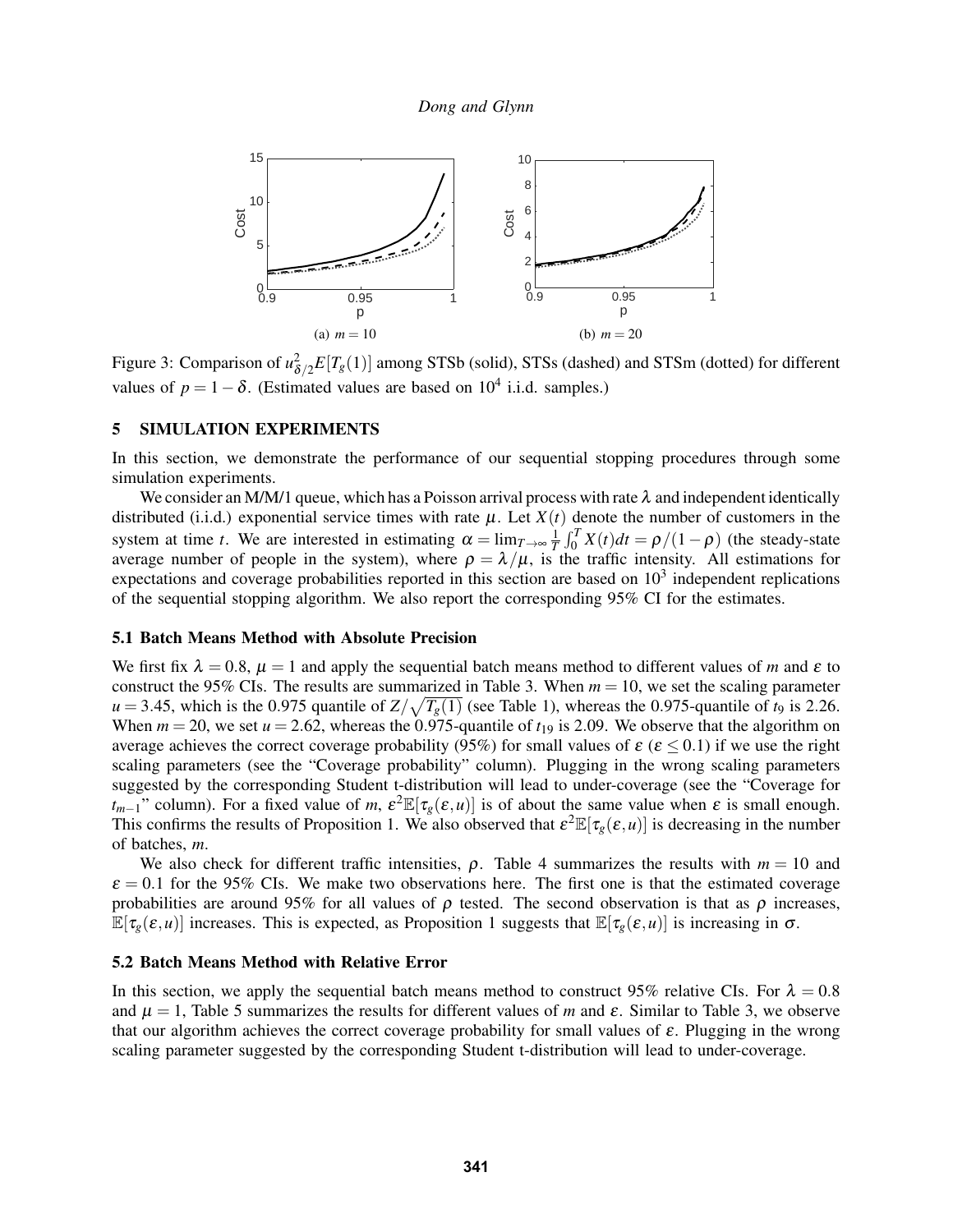<span id="page-10-0"></span>Table 3: Performance of the sequential batch means procedure with different values of *m* and ε: *M*/*M*/1 queue ( $\lambda = 0.8$ ,  $\mu = 1$ ).  $\Delta = 10$ ,  $\beta = 2.9/4$ .

|          | $\varepsilon$ | Coverage probability | $\mathbb{E}[\tau_{g}(\varepsilon, u_{0.025})]$ | $\mathcal{E}^2\mathbb{E}[\tau_{g}(\mathcal{E},u_{0.025})]$ | Coverage for $t_{m-1}$       |
|----------|---------------|----------------------|------------------------------------------------|------------------------------------------------------------|------------------------------|
|          | 0.5           | $0.904 \pm 0.018$    | $(3.96 \pm 0.17) \times 10^4$                  | $9.90 \times 10^{3}$                                       | $\overline{0.7}15 \pm 0.028$ |
| $m=10$   | 0.1           | $0.961 \pm 0.012$    | $(1.05 \pm 0.05) \times 10^6$                  | $1.05 \times 10^4$                                         | $0.838 \pm 0.023$            |
|          | 0.05          | $0.950 \pm 0.014$    | $(4.06 \pm 0.15) \times 10^6$                  | $1.02 \times 10^{4}$                                       | $0.852 \pm 0.022$            |
|          | 0.01          | $0.952 \pm 0.013$    | $(1.02 \pm 0.04) \times 10^8$                  | $1.02 \times 10^{4}$                                       | $0.836 \pm 0.023$            |
|          | 0.5           | $0.851 \pm 0.022$    | $(2.73 \pm 0.11) \times 10^4$                  | $6.83 \times 10^{3}$                                       | $0.705 \pm 0.028$            |
| $m = 20$ | 0.1           | $0.953 \pm 0.013$    | $(7.72 \pm 0.18) \times 10^5$                  | $7.72 \times 10^3$                                         | $0.897 \pm 0.019$            |
|          | 0.05          | $0.952 \pm 0.013$    | $(3.14 \pm 0.07) \times 10^6$                  | $7.85 \times 10^3$                                         | $0.878 \pm 0.020$            |
|          | 0.01          | $0.949 \pm 0.014$    | $(7.89 \pm 0.18) \times 10^7$                  | $7.89 \times 10^3$                                         | $0.887 \pm 0.020$            |

<span id="page-10-1"></span>Table 4: Performance of the sequential batch means procedure with  $m = 10$  and different values of  $\rho$ : *M*/*M*/1 queue ( $\mu = 1$ ,  $\lambda = \rho$ ).  $\Delta = 10$ ,  $\beta = 2.9/4$ .

|               | Coverage probability | $\mathbb{E}[\tau_{g}(\varepsilon, u_{0.025})]$ | Coverage for $t_{m-1}$ |
|---------------|----------------------|------------------------------------------------|------------------------|
| $\rho = 0.85$ | $0.948 \pm 0.014$    | $(3.73 \pm 0.13) \times 10^{6}$                | $0.842 \pm 0.023$      |
| $\rho = 0.9$  | $0.949 \pm 0.014$    | $(2.00 \pm 0.07) \times 10^{7}$                | $0.843 \pm 0.023$      |
| $\rho = 0.95$ | $0.946 \pm 0.014$    | $(3.44 \pm 0.13) \times 10^8$                  | $0.818 \pm 0.024$      |

<span id="page-10-2"></span>Table 5: Performance of the sequential batch means procedure with  $m = 10$  and different values of  $\varepsilon$ (relative error): *M*/*M*/1 queue ( $\lambda = 0.8$ ,  $\mu = 1$ ).  $\Delta = 10$ ,  $\beta = 2.9/4$ .

|      | Coverage probability | $E[\tau_{g}(\varepsilon, u_{0.025})]$ | $_{+}\varepsilon ^{2}E[\tau _{g}(\varepsilon ,u_{0.025})]$ | Coverage for $t_{m-1}$ |
|------|----------------------|---------------------------------------|------------------------------------------------------------|------------------------|
| 0.5  | $0.794 \pm 0.025$    | $(1.39 \pm 0.11) \times 10^3$         | $3.48 \times 10^{2}$                                       | $0.587 \pm 0.031$      |
| 0.1  | $0.951 \pm 0.013$    | $(7.07 \pm 0.25) \times 10^4$         | $7.07 \times 10^{2}$                                       | $0.847 \pm 0.022$      |
| 0.05 | $0.956 \pm 0.013$    | $(2.73 \pm 0.09) \times 10^5$         | $6.83 \times 10^{2}$                                       | $0.836 \pm 0.023$      |
| 0.01 | $0.959 \pm 0.012$    | $(6.54 \pm 0.23) \times 10^6$         | $6.54 \times 10^{2}$                                       | $0.828 \pm 0.023$      |

## 5.3 Comparison between Different STS Methods

We also compare the performance of the three STS methods: STSb, STSs, and STSm. We set  $m = 10$  for all three methods. Our goal is to achieve a 95% confidence level. For STSb, we set the scaling parameter  $u_{0.025} = 3.45$ , for STSs, we set  $u_{0.025} = 3.56$ , for STSm, we set  $u_{0.025} = 2.65$  (For STSs and STSm, we pick the upper confidence bound in Table [2](#page-8-2) as there is more estimation error when simulating these quantiles). The results are summarized in Table [6.](#page-10-3) We observe that both STSs and STSm requires a smaller expected number of samples than STSb, with STSm being the smallest. However, in our actual implementations, calculating  $g(t, Y)$  for STSs and STSm takes much more time than STSb.

<span id="page-10-3"></span>Table 6: Performance of different sequential STS procedures with  $m = 10$  and  $\varepsilon = 0.1$ :  $M/M/1$  queue  $(\lambda = 0.8, u = 1)$ 

| Method                 | Coverage probability | $\mathbb{E}[\tau_{g}(\varepsilon, u_{0.025})]$ |
|------------------------|----------------------|------------------------------------------------|
| <b>STS<sub>b</sub></b> | $0.961 \pm 0.012$    | $(1.05 \pm 0.05) \times 10^6$                  |
| <b>STSs</b>            | $0.947 \pm 0.014$    | $(7.43 \pm 0.21) \times 10^5$                  |
| <b>STSm</b>            | $0.941 \pm 0.015$    | $(5.95 \pm 0.12) \times 10^5$                  |